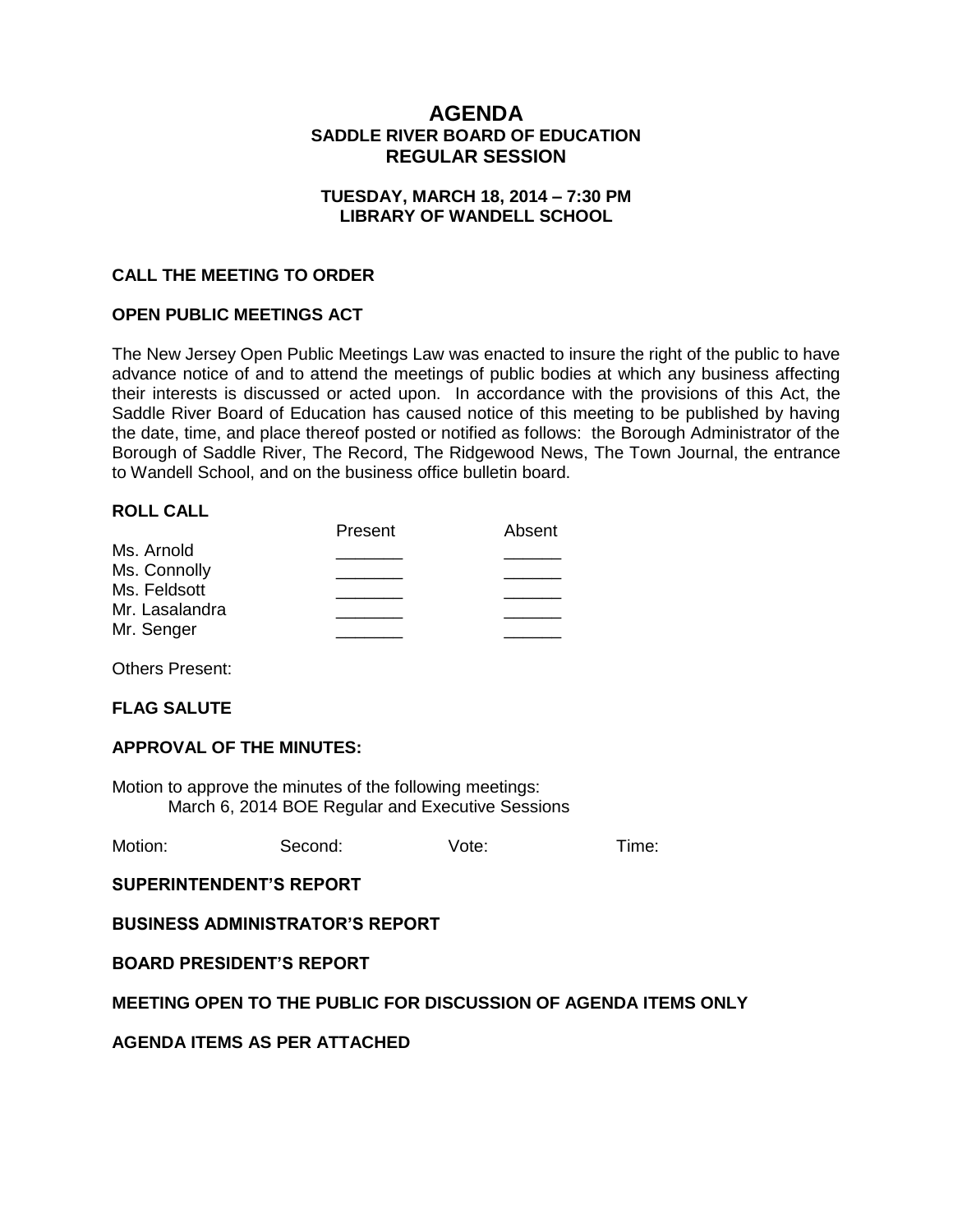# **COMMITTEE REPORTS**

- 1. Finance/Budget Committee
- 2. Board Communications Committee
- 3. Technology Committee
- 4. Curriculum Committee
- 5. Renovation Committee
- 6. Wandell School Recreation Committee
- 7. Liaisons: Ramsey Board of Education
	- Northern Highlands Board of Education
- 8. Home and School Association
- 9. New Jersey School Boards Association/NJSBA Legislative Committee
- 10. Policy Committee
- 11. Health, Well-being, Safety and Transportation Committee
- 12. Liaison to Mayor and Council
- 13. Middle School Committee

# **COMMENTS BY THE PUBLIC ON NON-AGENDA ITEMS**

# **MOTION TO ENTER EXECUTIVE SESSION**

WHEREAS Section 8 of the Open Public Meetings Act, Chapter 231, PL 1975, permits the exclusion of the public from a meeting in certain circumstances and

WHEREAS the Board is of the opinion that such circumstances presently exist

BE IT RESOLVED by the Saddle River Board of Education that:

 The public shall be excluded from discussion of the hereinafter-specified subjects: The general nature of these subjects is:

Litigation Personnel Issues

It is anticipated at this time that the above-stated subject matters will be made public when the Board determines them to be no longer prejudicial or when the board takes formal action.

| Motion: | Second: | Vote: | Time: |
|---------|---------|-------|-------|
|         |         |       |       |

# **MOTION TO ADJOURN EXECUTIVE SESSION AND ENTER OPEN SESSION**

Motion: Second: Vote: Time:

# **MOTION TO ADJOURN OPEN SESSION AND MEETING**

Motion: Second: Vote: Time: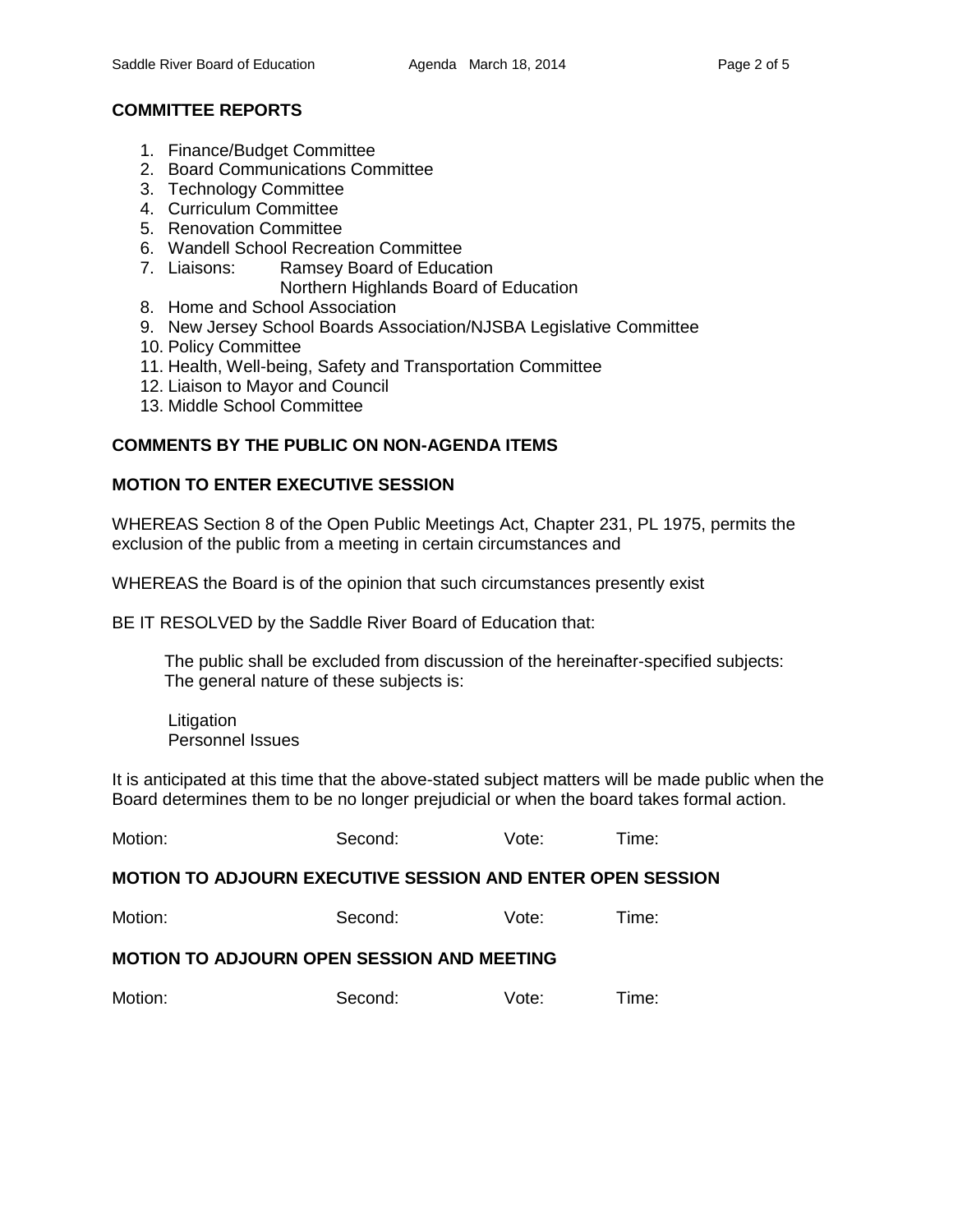## **SADDLE RIVER BOARD OF EDUCATION TUESDAY, MARCH 18, 2014 RESOLUTIONS – SUMMARY**

### **EDUCATION**

E-737 Region V Consultant – Special Education Student – Additional Hours E-738 Region V – Costs for Services for 2014-2015

### **HUMAN RESOURCES**

HR-1052 Hire Houston – Leave Replacement HR-1053 Hire Bassett – Leave Replacement

### **FINANCE**

F-2073 Payment of Bills – March 2014 F-2074 Line Item Certification F-2075 Board Secretary Report – February 2014 F-2076 Treasurer Report – February 2014 F-2077 Agreement – Board Secretary and Treasurer Reports – February 2014 F-2078 Tentative Budget – 2014-2015 F-2079 Authorization of Travel, Participation in NJASBO Conference – 2014 F-2080 Chapter 192/193 Additional Funding for 2013-2014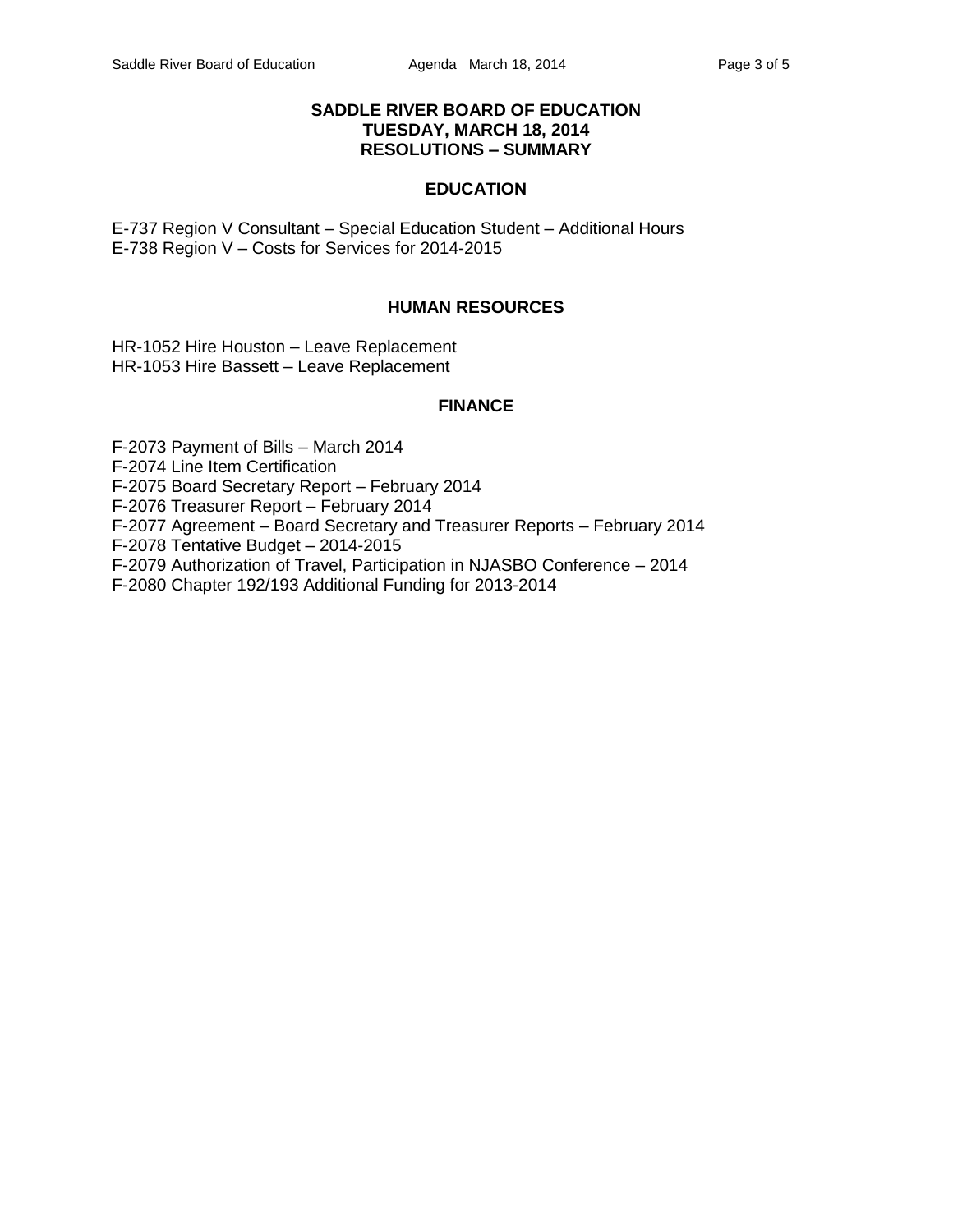# **EDUCATION**

# **E-737 REGION V CONSULTANT – SPECIAL EDUC STUDENT – ADDITIONAL HOURS**

BE IT RESOLVED that the Saddle River Board of Education approves payment to Region V for a consultant, Ellen Muhlberg who will implement an additional 10 hours of training (over the original 5 hours approved in January, 2014) in the Wilson Reading Program for a special education student, at a cost of be \$67/hour plus 7% administrative fee with a total additional cost of \$716.90 (originally \$358.45).

# **E-738 REGION V – COSTS FOR SERVICES FOR 2014-2015**

BE IT RESOLVED that the Saddle River Board of Education approves the following costs for services which may be provided with further approval of the Board of Education by Region V for School Year 2014-2015:

Hourly Physical Therapy, Occupational Therapy, Speech and Language Specialist, Teacher of the Deaf, Reading Specialist, Behaviorist= \$67/hour or Certified Occupational Therapy Assistant  $=$  \$50/hour

Hourly LDTC, Psychological, Social Worker= \$67/hour.

All Evaluations including Bilingual and Early Intervention= \$310 for observation, evaluation and report

Battelle Developmental Inventory= \$250.

ALL EDUCATION MOTIONS BUNDLED FOR SINGLE VOTE: Motion: Second: Second: Vote:

# **HUMAN RESOURCES**

# **HR-1052 HIRE HOUSTON – LEAVE REPLACEMENT**

BE IT RESOLVED, upon recommendation of the Superintendent, that the Saddle River Board of Education authorizes the hiring of Maura Houston as a leave replacement retroactively effective March 13, 2014 through June 30, 2014 at BA Step 1 on the teacher salary guide, pending Criminal History Review.

# **HR-1053 HIRE BASSETT – LEAVE REPLACEMENT**

BE IT RESOLVED, upon recommendation of the Superintendent, that the Saddle River Board of Education authorizes the hiring of Kelly Bassett as a leave replacement retroactively effective March 13, 2014 through June 30, 2014 at BA Step 1 on the teacher salary guide, pending Criminal History Review.

### ALL HR MOTIONS BUNDLED FOR SINGLE VOTE:

| Motion:             |     |     |     |        |
|---------------------|-----|-----|-----|--------|
| Second:             |     |     |     |        |
| Roll Call Vote: KP: | HS: | RA: | JL: | - IF : |

### **FINANCE**

# **F-2073 PAYMENT OF BILLS – MARCH 2014**

BE IT RESOLVED that the payment of bills for March 2014 as per the bill lists on file in the business office be approved.